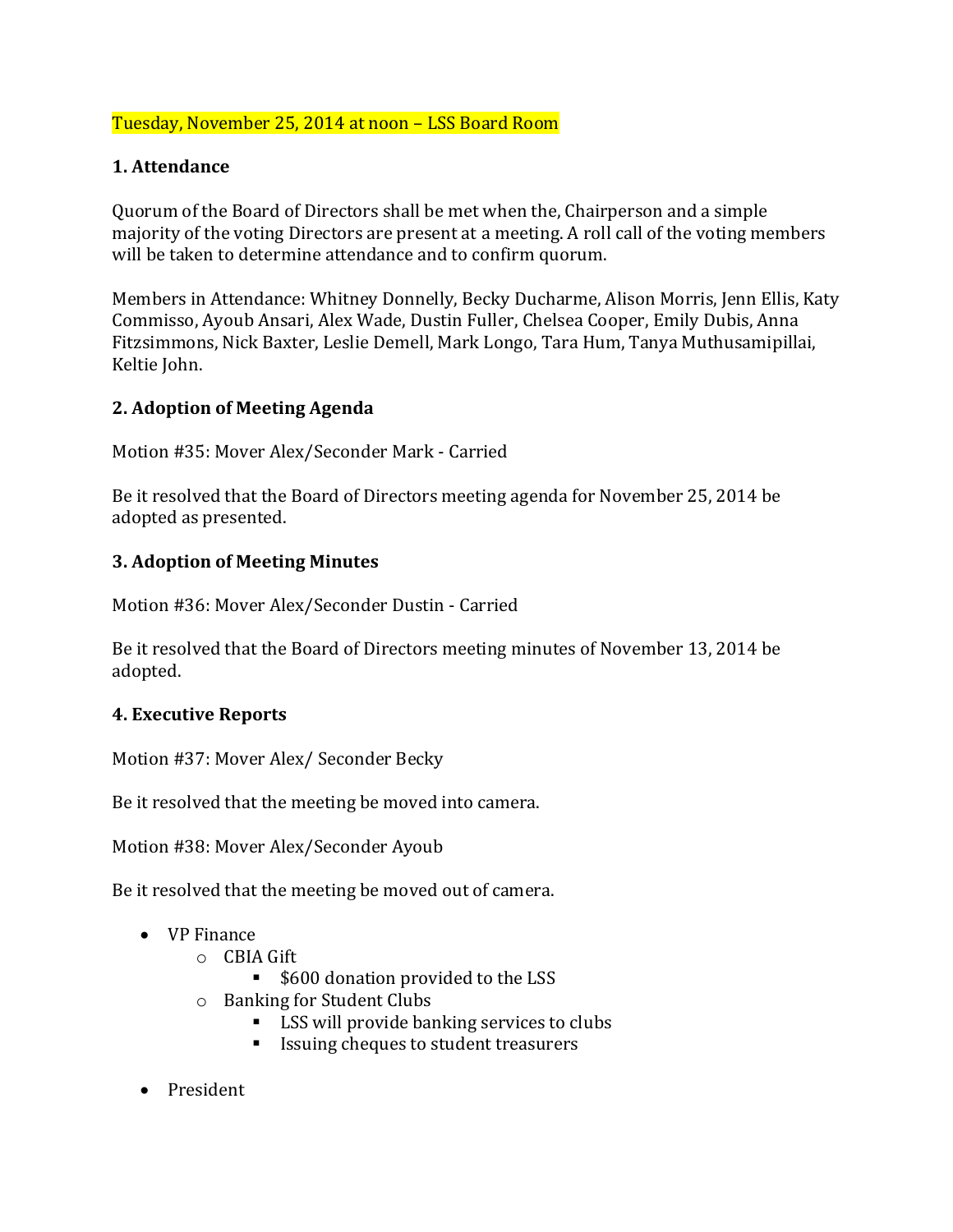- o LUSU Update
- o Meeting minutes have been compiled into a master document, Tara to update on an ongoing basis
- VP Communications
	- o New letter is created and will be distributed to students
	- o Will be distributed biweekly
- VP Operations
	- o Clothing orders will arrive before Christmas
	- o Formal location research is on going
	- o ATM is too expensive to place into the school
- VP Academic
	- o Café situation continuing to be addressed
	- o Is there a need for other accessories in the lounge?
		- Pillows
		- Boot matts or racks
		- Application will be made to LUSU Capital Fund
- VP External Affairs
	- o Due Drop In (Soup Kitchen) has provided dates for attendance
		- Will count for  $1^{st}$  year Aboriginal hours.
		- 2 shifts available each day and shift are 4 hours.
		- LSS will attend if there is not sufficient interest from larger student body
	- o Parking discussions are on going.

#### **5. Other Business**

- Director Reports
	- o Creation of cover letter or CV building work shop.
		- Discussion will ensue with Annette and if not with the Student Success center on main campus
	- o Chelsea and Nick to take over the operation of "Flip the Wing".
- Outstanding Issues
	- o Attendance and Quorum
		- Meeting schedule will be produced for next semester shortly.

#### **6. LSS Account Services**

Motion #39: Mover Ayoub/Seconder Tanya – Carried

Be it resolved that the LSS will provide banking services to sanctioned clubs.